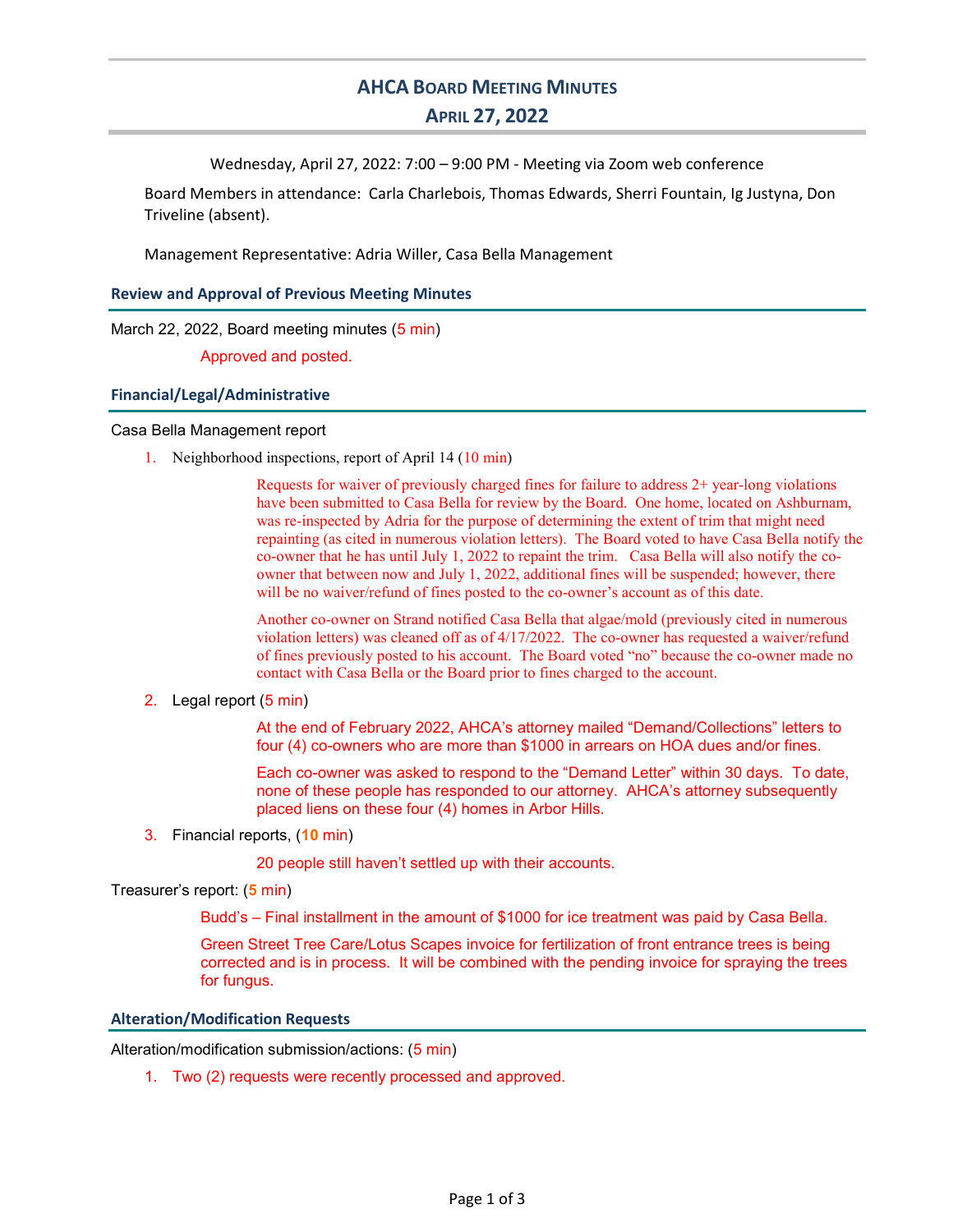1. 3235 Kilburn sump water overflow issue. Need quote from Perimeter.  $(10 \text{ min})$ 

There are two (2) issues – the owner's line appears to be plugged and AHCA's line appears to be plugged. The co-owner is assuming the cost of repair will be handled by AHCA. This may/may not be appropriate depending on what Perimeter finds. Ig was present at an on-site review by Perimeter on Tuesday, 4/26/22. Perimeter rep did come out on 4/26/22. Subsequently Perimeter declined to bid the work citing no available workers.

2. Spring (wet season) pond/storm water system evaluations bids from contractors (10 min)

(Washtenaw Engineering, 4 visits, \$1,650), (Rowe, \$7,800), (Spicer – Will be meeting with Board reps at Ig's house at 10:00 a.m. on May 3.)

3. Results of road surface for minor (cold patch) repairs/evaluation and for road testing. Tentative decision…road replacement will be in 2024 and testing 2023. (10 min)

Ig is going to coordinate the cold patch pothole repair effort. Ig will bring equipment and will be done when weather clears in mid-May.

There was discussion about pavement resurfacing and whether it would be prudent to seek an informal assessment of the condition of our pavements this spring for the purpose of determining an appropriate time to evaluate/test our pavements and an appropriate time to repave in the future. The majority of the Board agreed this would be a good idea. Sherri will contact SME and G-2 (consulting engineering firms that have specialty groups in Pavement Engineering and who have previously provided AHCA with estimates), to arrange for informal site walk-through and visual observations of our pavements.

4. 123Net Agreement, were interested parties notified that Board taking no action (5 min)

Sherri will prepare a response, based on feedback received from other Board members, and send to Adria for distribution to those who inquired about 123Net services.

5. AHCA Web Site, Board group email status (10 min)

Ig continues to encounter problems incorporating each Board member's email into a single "AHCA Board" email address. He will continue to explore options. In the meantime, all coowners should direct questions/concerns to Casa Bella.

# New Topics

1. Aldwych Circle solar street light replacement. (5 min)

Mark at Vedder has been consulted about options for replacing the solar street light located at the back of Aldwych Circle. The street light pole snapped off and blew over during a March 31 wind storm. The Board voted against a solar light and has opted for an LED light on a shorter pole that would fit on top on the existing concrete cylindrical base. Farmer's Insurance has contacted Ig re: our insurance claim. Ig referred Farmer's Ins. to Mark at Vedder. Two (2) Board members raised concerns about whether it would be a good idea to secure the replacement street pole to the existing concrete pedestal versus installing the replacement pole in a nearby location. Ig will follow up with Vedder on these issues.

2. Street sweeping. (5 min)

Adria will contact our street sweeping company right away, so debris is cleared up prior to TruGreen's visit, which is anticipated around mid-May. This is urgent!

3. Budd's repair of snow plowing turf damage. (5 min)

Adria will contact Budd's right away to ask them what they need from us to determine turf areas that need repair. (Ig subsequently conducted a visual inspection of damaged areas and prepared and provided a damage location diagram to Budd's.

4. Budd's Lawn care snowplowing bid. (5 min)

Our current 3-year contract for snow removal ended 4/15/2022. We need to collect 3 bids for snow removal service. Adria will obtain a bid from Budd's sometime soon (as opposed to waiting until the fall). In addition, she will obtain two (2) additional bids.